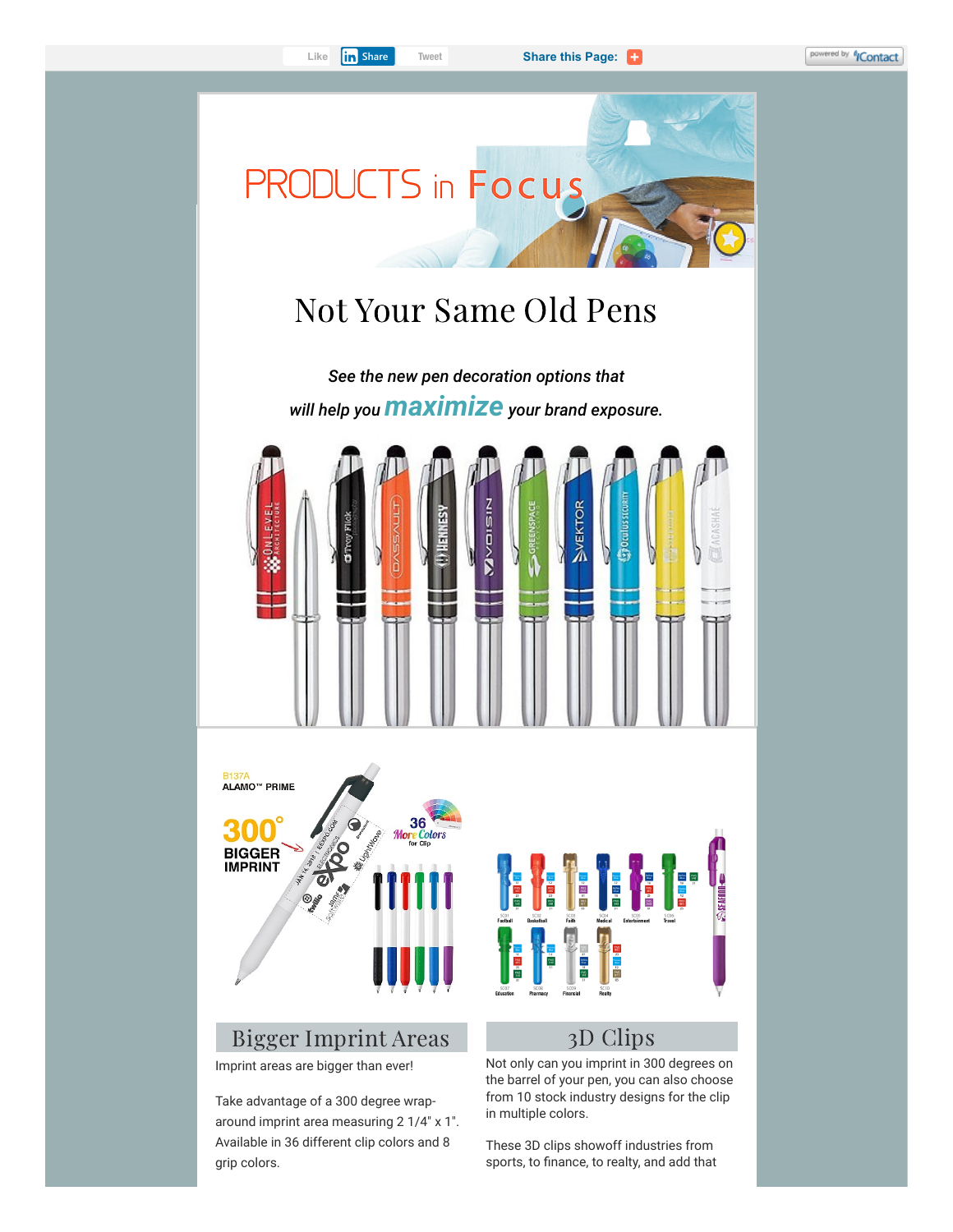**Share this Page:** 

opaque, metallic, translucent, and florescent clips, as well as gel ink and stylus options too.



# Full Color Clip Imprint

Stand out from the crowd with a full color imprint on your pen clip.

Available on a white or silver clip with an imprint area of 1 2/5" x 3/16" and a minimum order of 1,000 units.

Give a pen to your clients that will intrigue and excite them!



## On the Go Options

Finally a pen that won't go missing when you need it!

This pen has a swivel clip that swings out to slide into multiple areas in the dash or crevices of your vehicle. Option for bright white or black barrel, 300 degree imprint also available.

Always have a pen handy when you need it!





#### 3D Custom Logo Clips

Talk about triple brand exposure! Why not combine a unique decoration location, 3D logo, and a full color option to create a pen that is truly custom?

3D customized color clips are sure to push your brand to the next level!

### The Finishing Touch

Don't forget the wow factor! There are many packaging options to pack that extra punch. Options include gift boxes, pen sleeves, velvet pouches, enamel sheaths, and custom pen cards.

There are tons of creative options to ensure maximum brand exposure.